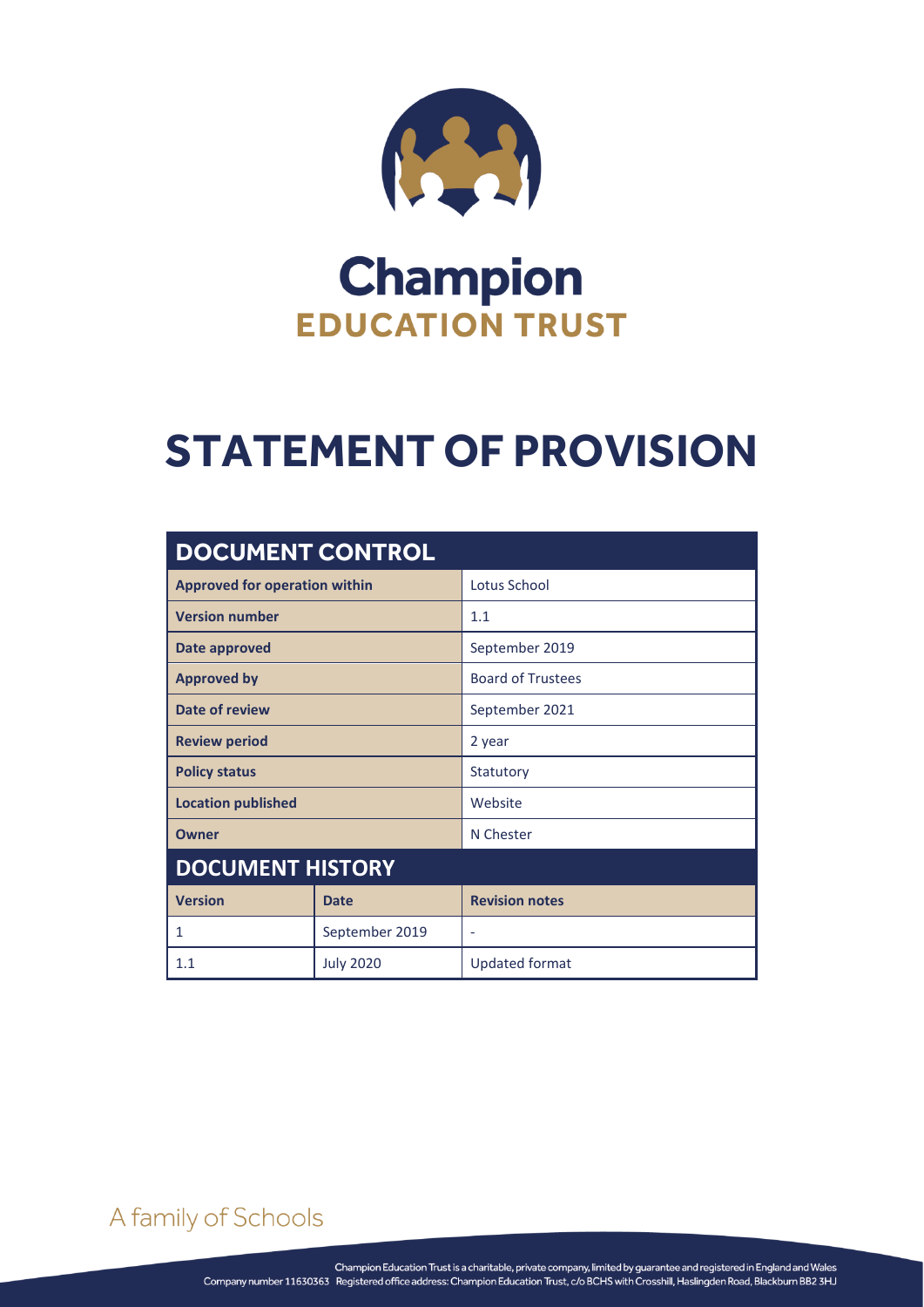### **STATEMENT OF PROVISION**

#### **INTRODUCTORY STATEMENT**

Lotus is a purpose built school that accommodates students who have an Education, Health and Care plan for Social, Emotional and Mental Health as their primary need. It has been carefully designed to ensure that students who have struggled accessing mainstream education are fully supported to succeed.

Our school will cater for 48 children, ranging from Year 6 to Year 11. They will have access to a number of curriculum pathways that deliver all of the core subjects, meaningful qualifications and therapeutic interventions that will help to develop and re-engage them. We will also provide students with opportunities to study off site and take part in outdoor educational activities, work experience and community based work where appropriate.

#### **ADMISSIONS TO THE SCHOOL**

Lotus School is a special school which provides places for children in the age range 10-16 with a main presenting need of Social, Emotional and Mental Health. We are committed to providing equality of opportunities for all children, irrespective of race, gender or culture.

For a child to be admitted, the school must be named, by a local authority, in the child's Education, Health and Care plan ('EHCP').

#### **REQUEST FOR A PLACE**

Parents wishing their children to benefit from our provision should ask their local authority to name our school in their child's EHCP.

All requests for places will go through Blackpool Local Council. The LEAs Statutory Assessment Team Manager is responsible for placement of pupils.

#### **WITHOUT PREJUDICE VISITS**

These visits are opportunities for parents or guardians to look at the provision of special schools within the area. Discussion about placement should not take place during the visit. The child may accompany the parent/guardian on the visit. Any parent/guardian who would like to visit Lotus should be given the opportunity. This will help them to make an informed decision regarding request for a placement to the LEA.

#### **FORMAL REQUEST**

Occasionally a formal request for a place may be made by the LEA without a visit beforehand. No child should be offered a place before the Head teacher or senior teacher has met the child and parents or guardian, and they have seen the school. Most formal requests are made after a 'without prejudice visit'.

#### **EDUCATION, HEALTH AND CARE PLAN**

All pupils who attend Lotus should have an Education, Health and Care plan which makes it clear the child has SEMH as their primary need. If a child has a secondary need the Senior Leadership team and LEA must feel confident that need can also be met by the school.

#### **ASSESSMENT PLACES**

In certain exceptional circumstances a Local Authority can also refer a child to the school to be assessed for an EHCP plan or following a change in the child's circumstances for his or her needs to be assessed or reassessed. Any assessment should be completed within the 20 weeks set out in the **[SEND Code](https://www.gov.uk/government/uploads/system/uploads/attachment_data/file/398815/SEND_Code_of_Practice_January_2015.pdf)**. Children being assessed for an EHCP will be dual registered and return, full time, to their mainstream school if the LEA decides not to issue an EHCP.